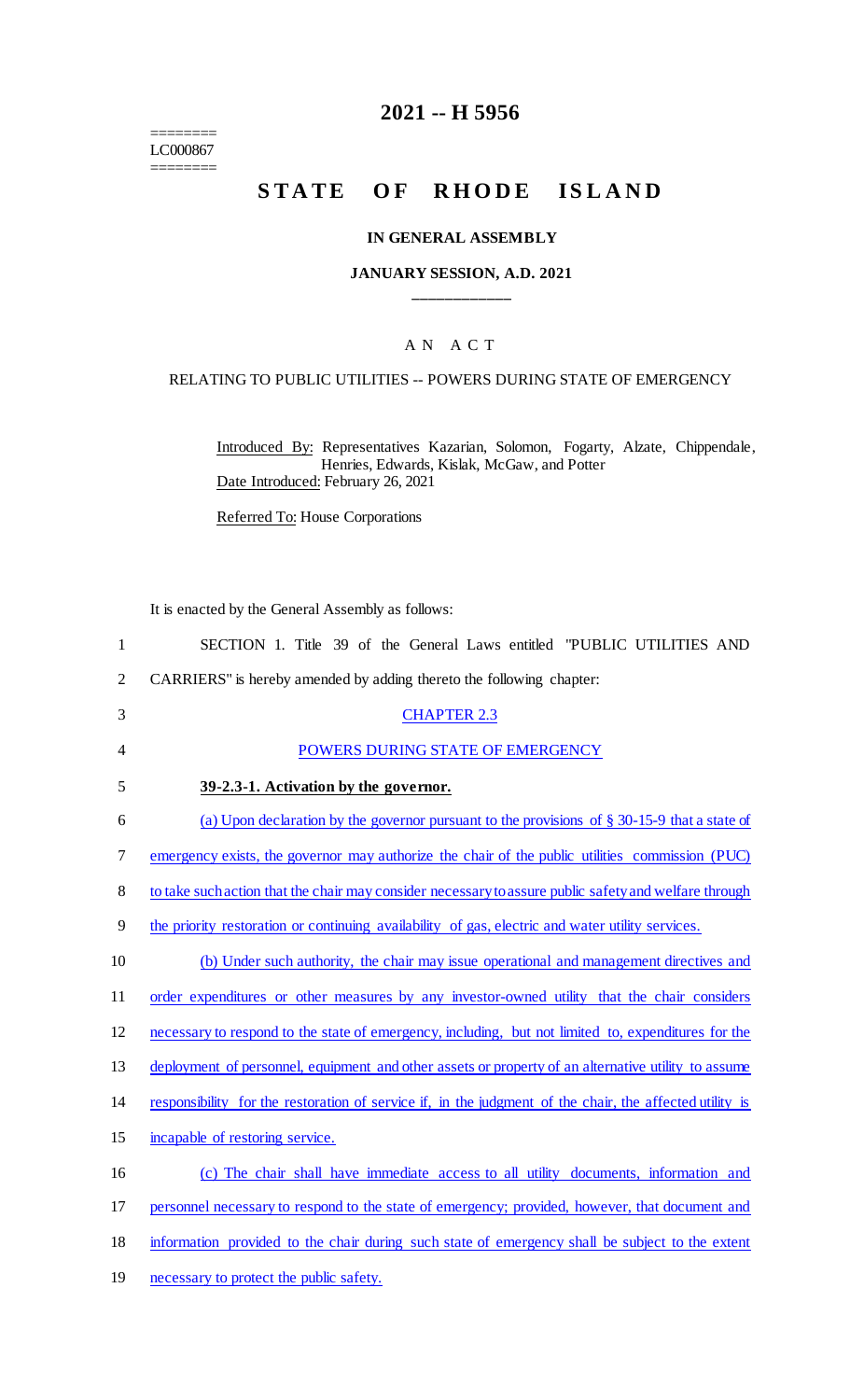| $\mathbf{1}$   | (d) The chair may temporarily suspend any division of public utilities and carriers (DPUC)                |
|----------------|-----------------------------------------------------------------------------------------------------------|
| $\overline{2}$ | rule or regulation and implement any emergency rule, procedure or protocol that is necessary to           |
| 3              | respond to the emergency. Any orders issued by the chair shall expire within thirty (30) business         |
| 4              | days unless ratified by the PUC prior to the thirty (30) day expiration; provided, however, that said     |
| 5              | ratification by the PUC shall prescribe an end date for each order.                                       |
| 6              | (e) Expenses authorized by the chair under this chapter may be recognized by the PUC for                  |
| 7              | all purposes as proper business expenses of the affected utility or alternative utility subject to        |
| $8\,$          | investigation and recovery through rates. The affected utility shall be required to reimburse the         |
| 9              | alternative utility for all its costs incurred within ninety (90) days of the receipt of invoices for the |
| 10             | cost of service.                                                                                          |
| 11             | (f) Failure of any investor-owned utility to carry out an order by the chair authorized under             |
| 12             | this chapter shall be subject to investigation and a penalty of up to one million dollars (\$1,000,000)   |
| 13             | per violation. A penalty levied by the PUC shall be returned to ratepayers through distribution rates.    |
| 14             | Any investor-owned utility aggrieved by an order or directive issued by the chair under this chapter      |
| 15             | may request a hearing within ninety (90) days from the date the state of emergency ends.                  |
| 16             | 39-2.3-2. Appointment of a receiver.                                                                      |
| 17             | $(a)(1)$ As used in this section, "emergency" means a situation or condition which presents               |
| 18             | a threat to the public safety and welfare of the company's customers. An organized labor activity         |
| 19             | conducted for union recognition or as a tactic in contract negotiations shall not, of itself, constitute  |
| 20             | an emergency.                                                                                             |
| 21             | (2) The attorney general on his or her own initiative, or upon petition by the division of                |
| 22             | public utilities and carriers (DPUC) or by the city or town council in an affected city or town, may      |
| 23             | bring an action in superior court requesting the appointment of a receiver to oversee the operation       |
| 24             | of an investor-owned electric distribution, transmission or natural gas distribution company who          |
| 25             | serves less than fifty thousand (50,000) customers in the state.                                          |
| 26             | (b) The court may appoint a receiver to operate the company, provided that the court finds                |
| 27             | that an emergency exists, and that the company has:                                                       |
| 28             | (1) Materially violated standards for responding to emergencies; or                                       |
| 29             | (2) Based on other compelling evidence that the company will not be able to comply with                   |
| 30             | such standards without a receivership.                                                                    |
| 31             | (c) The court may appoint as a receiver any person appearing on a list established for the                |
| 32             | purpose by the chair after the chair consults with representatives of investor-owned electric             |
| 33             | distribution, transmission and natural gas distribution companies.                                        |
| 34             | (d) The purpose of a receivership created under this section shall be to safeguard the health,            |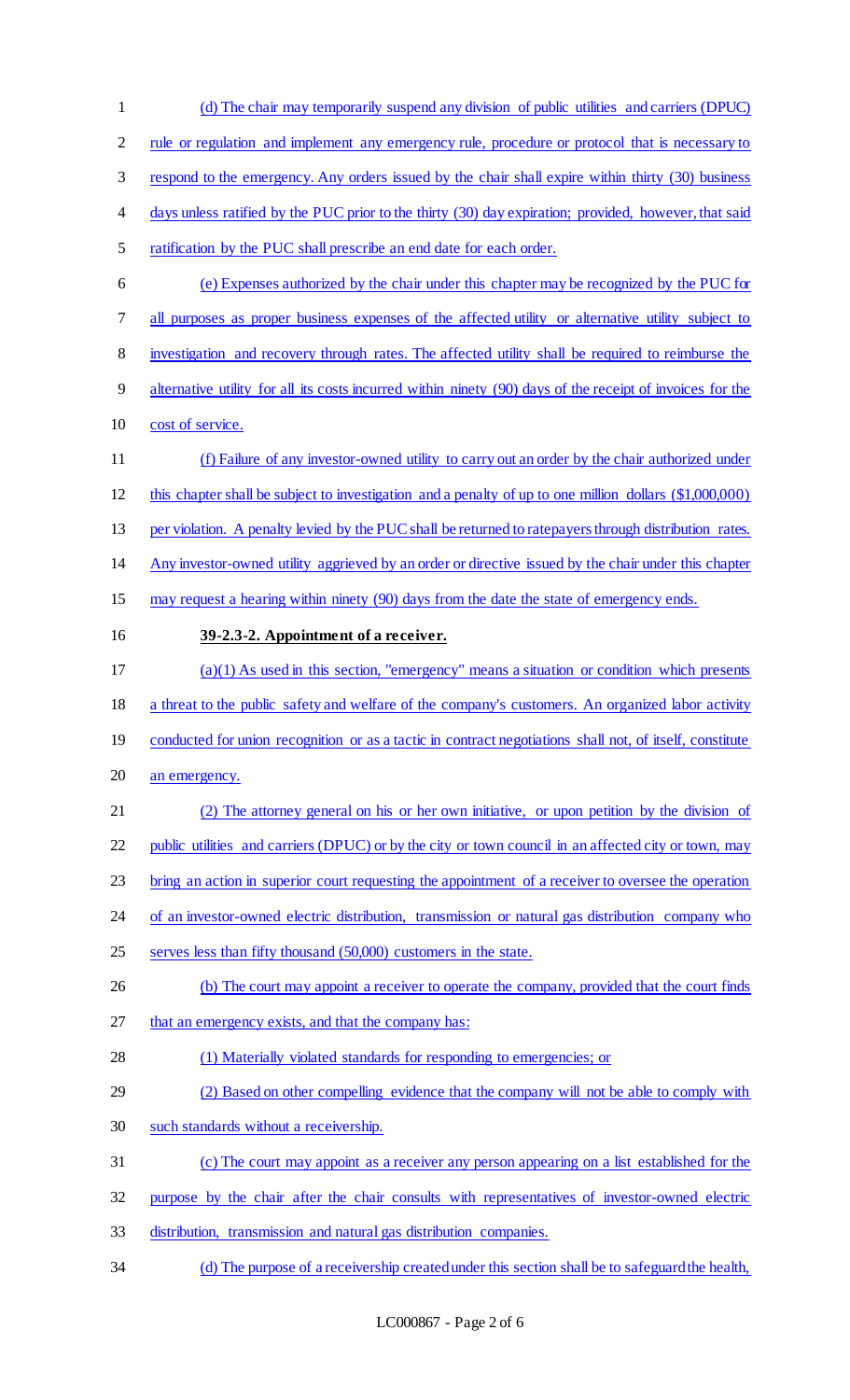1 safety and welfare of the company's customers. A receiver appointed hereunder shall not take any

actions or assume any responsibilities inconsistent with this purpose.

 (e) No person shall impede the operation of a receivership created under this section. There 4 shall be an automatic stay for a one hundred twenty (120) day period subsequent to the appointment of a receiver, of any action that would interfere with the functioning of the company, including, but not limited to, cancellation of insurance policies issued to the company or repossession of equipment used in the facility.

 (f) Unless the court determines otherwise, a receivership created under this section shall not exceed one year.

- (g) A receiver appointed pursuant to this section shall have access to all company utility assets and records and may manage the company's assets in a manner which will restore or maintain an acceptable level of service. The receiver may hire, direct or manage any employee, discharge any non-union employee, order an internal management audit, expend existing company utility revenues for labor and materials and make additional expenditures essential to providing an acceptable level of service; provided, that such expenditures are funded in accordance with generally accepted utility practices. Any costs incurred by the DPUC or receiver under this section shall be the responsibility of the company. The company may petition the court to determine the 18 reasonableness of any expenditure by the receiver. 19 (h) The court shall set a reasonable compensation for the receiver that is consistent with 20 the regulations of the DPUC. Such compensation shall be paid from the revenues of the company. (i) No person shall bring an action against a receiver appointed under this section without first securing leave of the court. The receiver shall be deemed an insured of any insurance policies held by the company relating to the liability of directors or officers of the company. (j) The "DPUC" division of public utilities and carriers may promulgate rules and regulations, as necessary, for the implementation of this section. 26 (k) Notwithstanding the foregoing, this section shall not apply to an electric or gas 27 distribution company serving less than fifty thousand (50,000) customers within the state that has an affiliate in the state which serves more than one hundred thousand (100,000) customers within 29 the state and the affiliates perform emergency restoration jointly. **39-2.3-3. Alternative dispute resolution process for customer damage claims.**  The division of public utilities and carriers (DPUC) shall promulgate rules and regulations relative to an alternative dispute resolution (ADR) process for the handling of damage claims by
- customers in an amount under one hundred dollars (\$100). The DPUC shall establish a sixty (60)
- day timeline for the resolution of all ADR claims. The DPUC shall issue a biannual report to the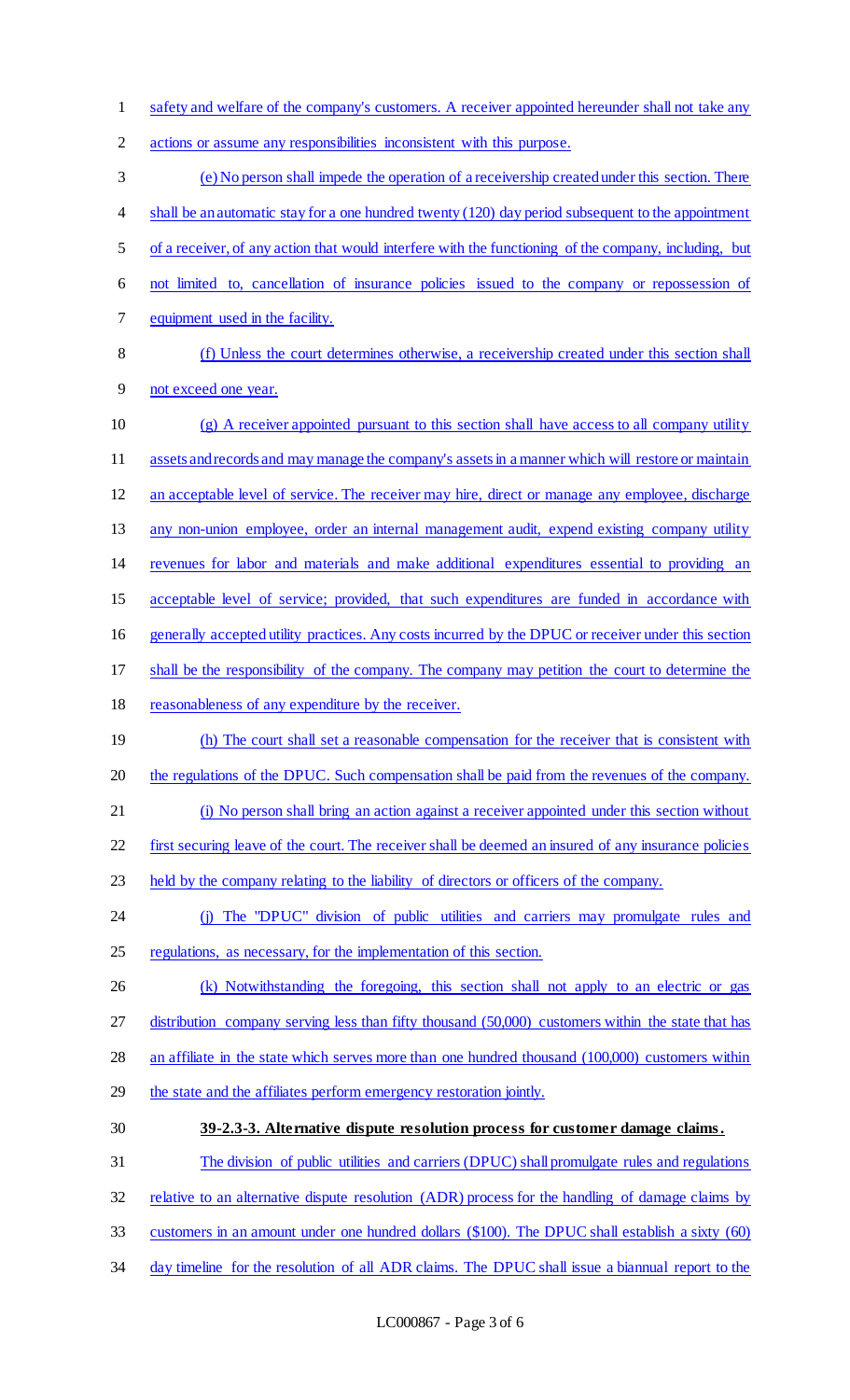PUC which shall include, but not be limited to, the following information: the nature of consumer claims, the number of consumer claims and the resolutions of consumer claims reviewed by the DPUC during the previous six (6) months. Said report shall be available for public review at the DPUC. **39-2.3-4. Standards for emergency preparation and restoration of service .**  (a) The division of public utilities and carriers (DPUC) shall promulgate rules and regulations to establish standards of acceptable performance for emergency preparation and restoration of service for electric and gas distribution companies doing business in the state. (b) The DPUC shall levy a penalty not to exceed two hundred fifty thousand dollars (\$250,000) for each violation for each day that the violation of the DPUC's standards persists; provided; however, that the maximum penalty shall not exceed one million dollars (\$1,000,000) for any related series of violations. (c) The DPUC shall open a full investigation, upon its own initiative, or upon petition of the attorney general or by the city or town council in an affected city or town, regarding a violation of the DPUC's standards of acceptable performance to determine whether the electric or gas distribution company violated such standards; provided, however, that said petition shall be filed with the DPUC not later than ninety (90) days after the violation has been remedied. **39-2.3-5. Emergency response plan required.**  (a) Each electric distribution, transmission and natural gas distribution company 20 conducting business in the state shall annually, on or before May 15, submit to the division of public utilities and carriers (DPUC) an emergency response plan for review and approval. The emergency response plan shall be designed for the reasonably prompt restoration of service in the case of an emergency event, which is an event where widespread outages have occurred in the 24 service area of the company due to storms or other causes beyond the control of the company. The 25 emergency response plan shall include, but not be limited to, the following: 26 (1) The identification of management staff responsible for company operations during an 27 emergency; (2) A communications system with customers during an emergency that extends beyond normal business hours and business conditions; (3) Contact with customers who had documented their need for essential electricity for medical needs; (4) Designation of staff to communicate with local officials and relevant regulatory agencies; (5) Provisions regarding how the company will assure the safety of its employees and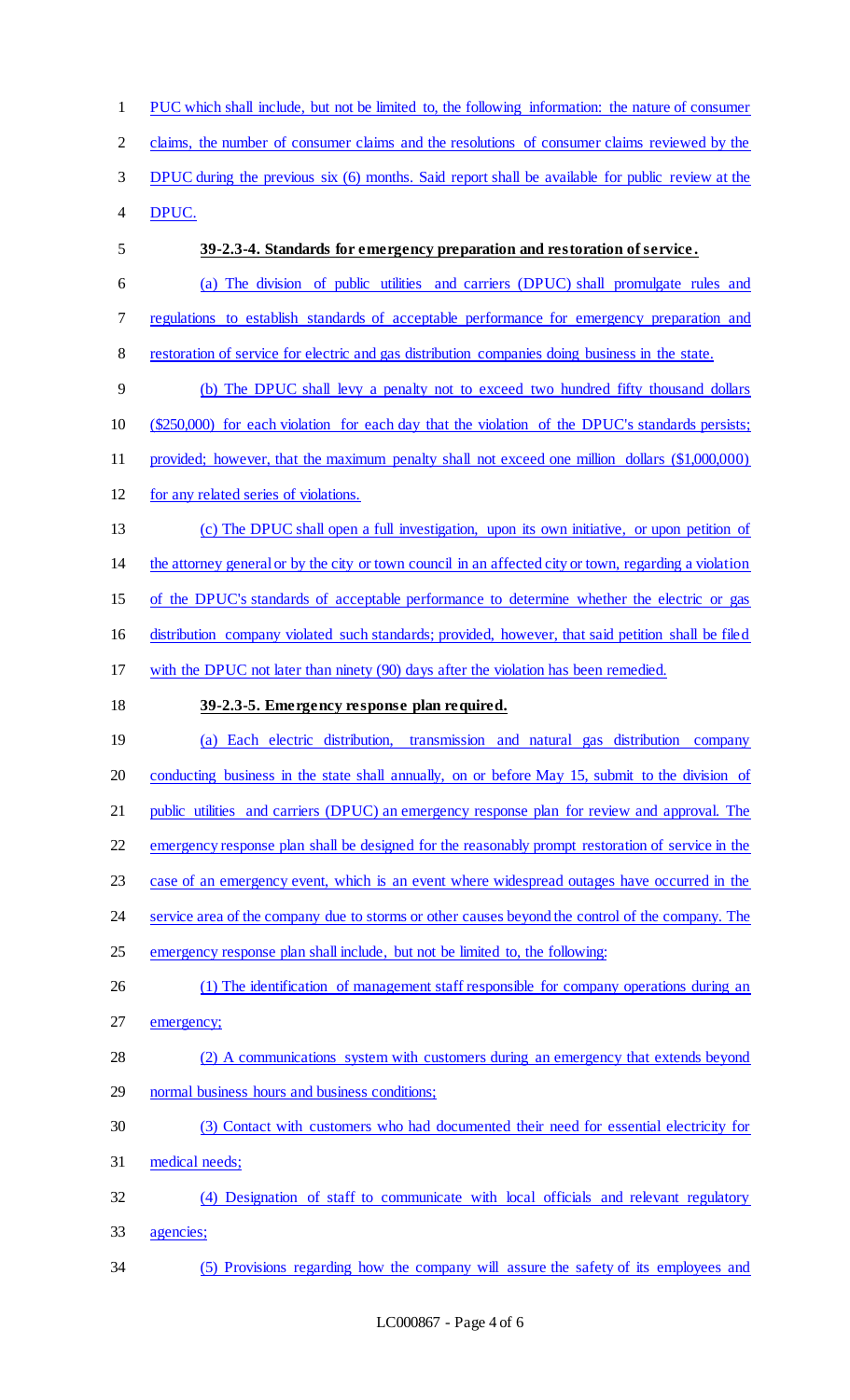1 contractors;

| $\overline{2}$ | (6) Procedures for deploying company and mutual aid crews to work assignment areas; and              |
|----------------|------------------------------------------------------------------------------------------------------|
| 3              | (7) Identification of additional supplies and equipment needed during an emergency and               |
| $\overline{4}$ | the means of obtaining additional supplies and equipment.                                            |
| 5              | (b) The filing with the DPUC shall also include a copy of all written mutual assistance              |
| 6              | agreements among utilities. The DPUC shall accord protected treatment of confidential,               |
| 7              | competitively sensitive or other proprietary information contained in any emergency response plan.   |
| 8              | (c) After review of an investor-owned electric distribution, transmission or natural gas             |
| 9              | distribution company's emergency response plan, the DPUC may request that the company amend          |
| 10             | the plan. The DPUC may open an investigation of the company's plan. If, after hearings, the DPUC     |
| 11             | finds a material deficiency in the plan, the DPUC may order the company to make such                 |
| 12             | modifications that it deems reasonably necessary to remedy the deficiency.                           |
| 13             | (d) Any investor-owned electric distribution, transmission or natural gas distribution               |
| 14             | company failing to file its emergency response plan may be fined five hundred dollars (\$500) for    |
| 15             | each day during which such failure continues. The fines levied by the DPUC shall be returned to      |
| 16             | ratepayers through distribution rates.                                                               |
| 17             | (e) Notwithstanding any existing power or authority, the DPUC may open an investigation              |
| 18             | to review the performance of any investor-owned electric distribution, transmission or natural gas   |
| 19             | distribution company in restoring service during an emergency event. If, after evidentiary hearings  |
| 20             | or other investigatory proceeding, the DPUC finds that, as a result of the failure of the company to |
| 21             | implement its emergency response plan, the length of the outages were materially longer than they    |
| 22             | would have been but for the company's failure, the DPUC may deny the recovery of all, or any part    |
| 23             | of, the service restoration costs through distribution rates, commensurate with the degree and       |
| 24             | impact of the service outage.                                                                        |
| 25             | SECTION 2. This act shall take effect upon passage.                                                  |

======== LC000867 ========